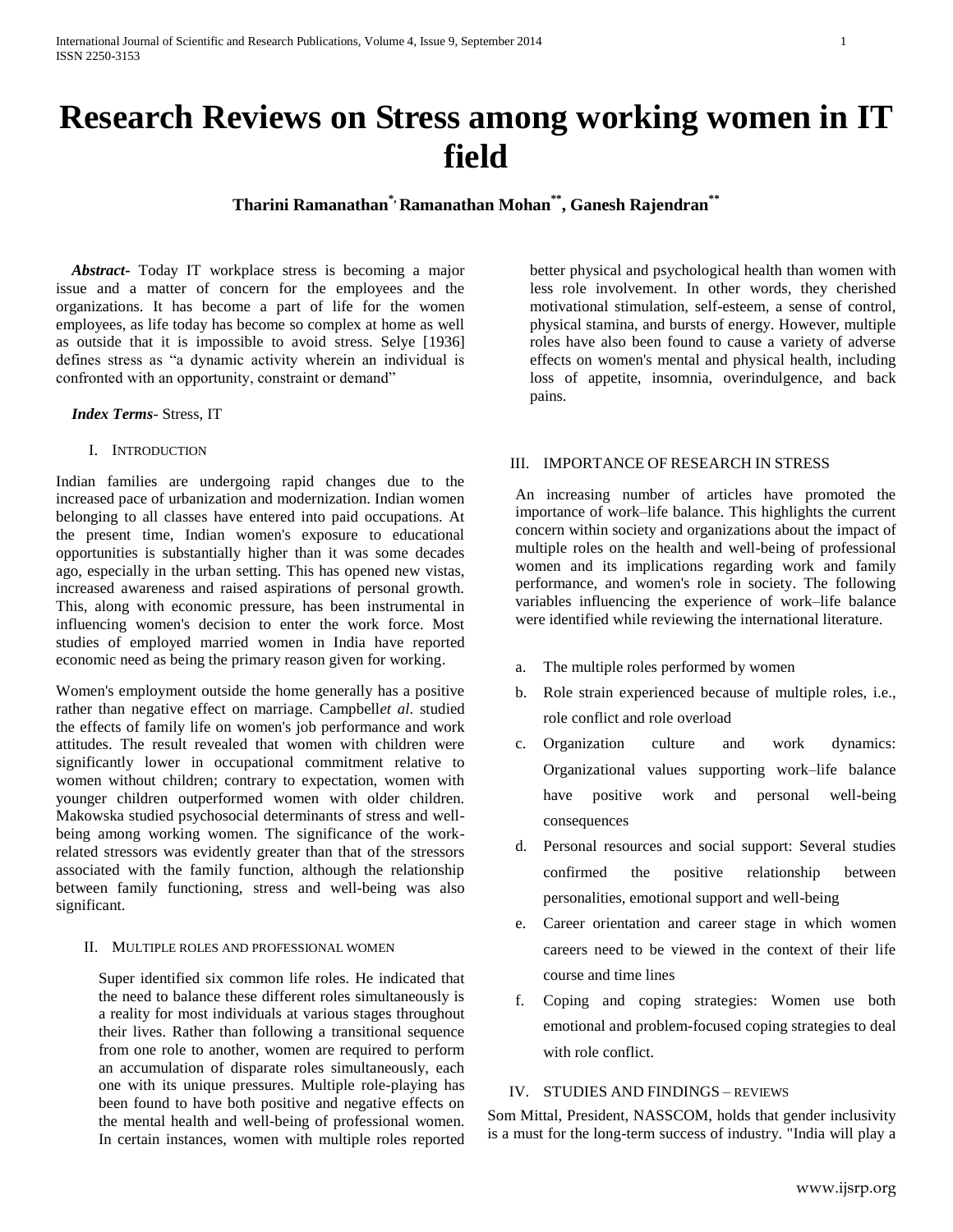key role in future transformation... Women are a key and vital part of our workforce, and industry will continue to work towards creating a conducive environment and attract more women employees and leaders." Workplace diversity in industry gives it a leading edge in the marketplace, and is therefore of even greater importance in these times of economic recession and slowdown. Gender inclusivity is no longer corporate social responsibility but a business imperative.

Cleo Thompson, Gender Advisory Council, Global HC, PriceWaterhouse Coopers, observes that in 2010, 60% of graduates across America, Asia and Europe will be women. Placing this huge pool of talented women in leadership roles will improve the return of investor capital, the quality of the end product, and the corporate bottom line. Harnessing the power of talented women "will pave the way for future generations".

N Krishnakumar, CEO, MindTree Ltd, believes that "building business is not just a man's job. Women helped build up MindTree" as a force to reckon with globally. It is wrong to think that transformation can be effected by men alone. He cites the case of Xerox, where an all-women top management team recently collaborated to transform the company.

Ambitions are changing in today's world. Educated women are now coming in larger numbers from tier II cities and smaller towns across India. These women, with their personal drive, integrity and capacity to manage conflict positively, can build value for stakeholders in a business enterprise. Employing women, in the words of N Krishnakumar, is a "smart business decision". Women should not expect concessions but demand their rights as valuable contributors to enterprise, he feels.

Shankar Annaswamy, Managing Director, IBM India, believes that business innovations will make the key difference in surviving the impending financial tsunami. "We are way behind the rest of the world," says Pramod Bhasin, President and CEO, Genpact. The talent pool of qualified women professionals must be effectively tapped to strengthen industry and the economy. In India, only about 25% of the business leadership is comprised of women. In China, on the other hand, women comprise nearly 60% of the business leadership. "The glass ceiling exists. We have to break it visibly and rock the boat to make things change." Women as innovators bring value to enterprise in a rapidly changing world

This study also found that overall, women ascribe greater importance to True innovation is not about commanding, but getting people to feel comfortable about change," says Sharad Sharma, CEO (R&D) Yahoo India. Today, metaphors for leadership are changing. With more information available than ever before, today's business leaders can no longer claim access to privileged information. Today's business leader is like a masterful coach coaxing the best performance from an average team. The role of an enlightened parent may perhaps be the future metaphor for leadership. The leader should not instruct, but engage the hearts and minds of the team; draw out their passion and leverage their strengths.

Women have a natural adaptability and capacity for change. Today, talent is only a good starting point. You need to make something out of that talent. It takes study and persistence to build skills and then become an expert and adaptive change agent. Women may have this natural ability but they need to be motivated and build a positive self-image, says Sharma. "Faith in oneself is a major turning point for innovation and change."

Nancy Thomas, Vice-President, IBM Global Business Services, holds that diversity of background and ideas are key drivers of innovation. Stereotypes such as the glass ceiling are barriers to innovation. In today's business environment, innovation is of great importance and is much more than a product offering. Today, the rest of the world, and mature markets, are eager to hear about growth countries such as India and of the innovations that drive this growth. Acknowledging the value and potential of women as innovators, IBM encourages more women to earn patents on processes they have formulated.

Women are traditionally stereotyped as collaborative consensusbuilders ready to take the backseat. Nancy Thomas urges women to "learn when to stop consensus-building and make decisions for the team. Building credibility and authority is vital for leadership. Cultural factors do restrain women. But the real glass ceiling is the one we put upon ourselves. We women are our own barriers. Women must hone their capacity to handle opportunities and embrace them".

Accenture undertook research for One Step Ahead of 2011: A New Horizon for Working Women to gain a better understanding of how prepared women and men feel to meet the challenges of the multi-polar world, a phenomenon in which traditional centres of economic power are being dispersed more widely around the globe. For this study, 4,100 business professionals from medium to large organisations in 17 countries were surveyed online between December 2007 and January 2008.

The study found some striking differences among individual countries. Professionals of both genders in several key emerging markets were more likely to say they felt equipped than were their counterparts in developed markets. The majority of respondents in India, China and Brazil -- 70%, 68% and 58% respectively -- said they felt equipped to succeed in the global business world of 2011. On the other hand, respondents in the UK and France were least likely and indicate greater readiness for a number of key skill areas than men do. Specifically, they express a heightened propensity to cultivate skills related to inclusion and diversity, social responsibility and global skills. According to the report, technology is the skill that women overall deem most important to success in the future, and the one they are most willing to embrace as an enabler of new business models.

"The current economic crisis shows how interconnected we are," says Rekha M Menon, Executive Vice-President, Accenture India. "Innovation can come from anywhere. Our study shows that women in emerging markets report better readiness to face the future." Gender diversity influences organisational